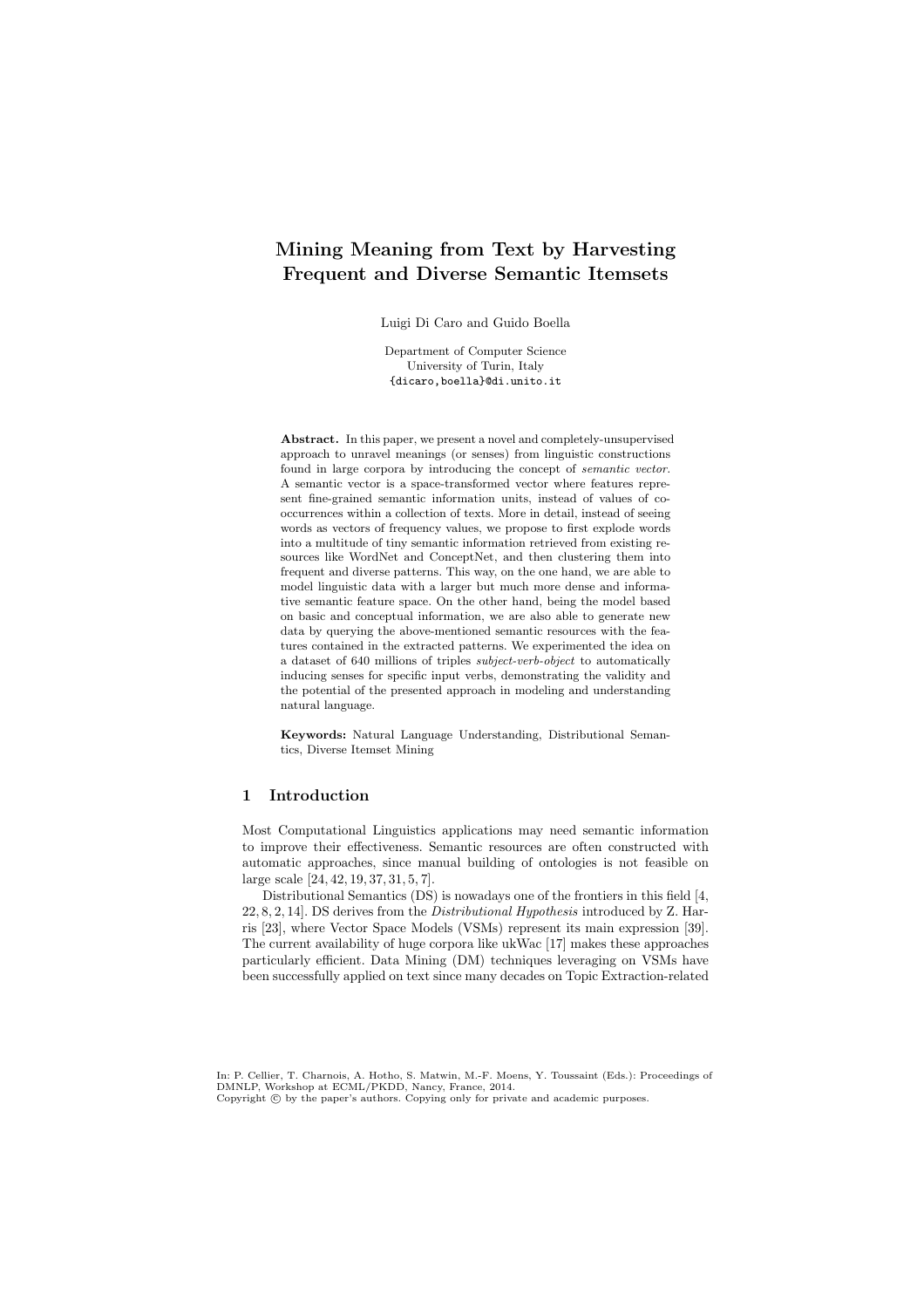tasks [10, 1, 13]. Specifically, terms become interconnected by similarity scores forming concept-like entities, i.e., words clusters sharing similar contexts [9]. DS refines traditional DM on text, since it considers language as a grammar-based type of data. However, DS still sees linguistically-refined tokens as the basic bricks in VSMs, suffering of an intrinsic limitation: a wide range of words and grammar constructions is actually rarely used. Even in very large corpora, there is little chance of finding statistically-significant patterns that can be used to carve out meanings out of them. This is known as the long tail problem [45]. Moreover, DM starts from linguistic items to develop semantic information, without reusing it for further analysis.

This work is based on an interdisciplinary approach that relies on Conceptual Spaces [20], a theory developed by P. Gardenfors in the Cognitive Science field, through which concepts are represented by vectors whose features are cognitive axes that humans naturally use to give meaning to their perceptions. In this sense, rather than considering VSMs of linguistic symbols we will consider VSMs of extensive semantic information associated with them, derived from different sources. Our methodology leverages on the wealth of resources available on the web concerning semantics, like Linked Open Data (e.g., DBPedia<sup>1</sup>, Freebase<sup>2</sup>, etc.), linguistic resources (e.g., WordNet [29], ConceptNet [44], BabelNet [32], etc.), Semantic Web technologies (e.g., FRED [15], TPALO [33], etc.), and automatic parsing of large corpora like Wikipedia to map linguistic contexts into semantic features.

An initial proof-of-concept of the proposal is given by recent research in which the transformation of terms into top-level hypernyms carried to improvement in several computational tasks, as in [28, 18]. While this is in line with this paper, this transformation only involves terminological abstractions by means of IS-A substitutions. In fact, this contribution represents a large generalization that takes into account a wider spectrum of conceptual relationships. The outcomes of this work are threefold:

- a new methodology that introduces the concept of *semantic vectors*
- a novel technique for mining frequent and *diverse* itemsets based on *set cover problem* [41], implemented with an heuristic approach.
- a model that generalizes over existing linguistic constructions with low resource requirements that is also able to generate new linguistic data

The paper first presents the motivations and the goals of this work. Then, the approach is explained in terms of methodology and algorithms. An evaluation phase is then presented, showing the data and the pursued objectives. A final part of conclusions and future work ends the paper.

<sup>&</sup>lt;sup>1</sup> http://dbpedia.org/About

<sup>2</sup> http://www.freebase.com/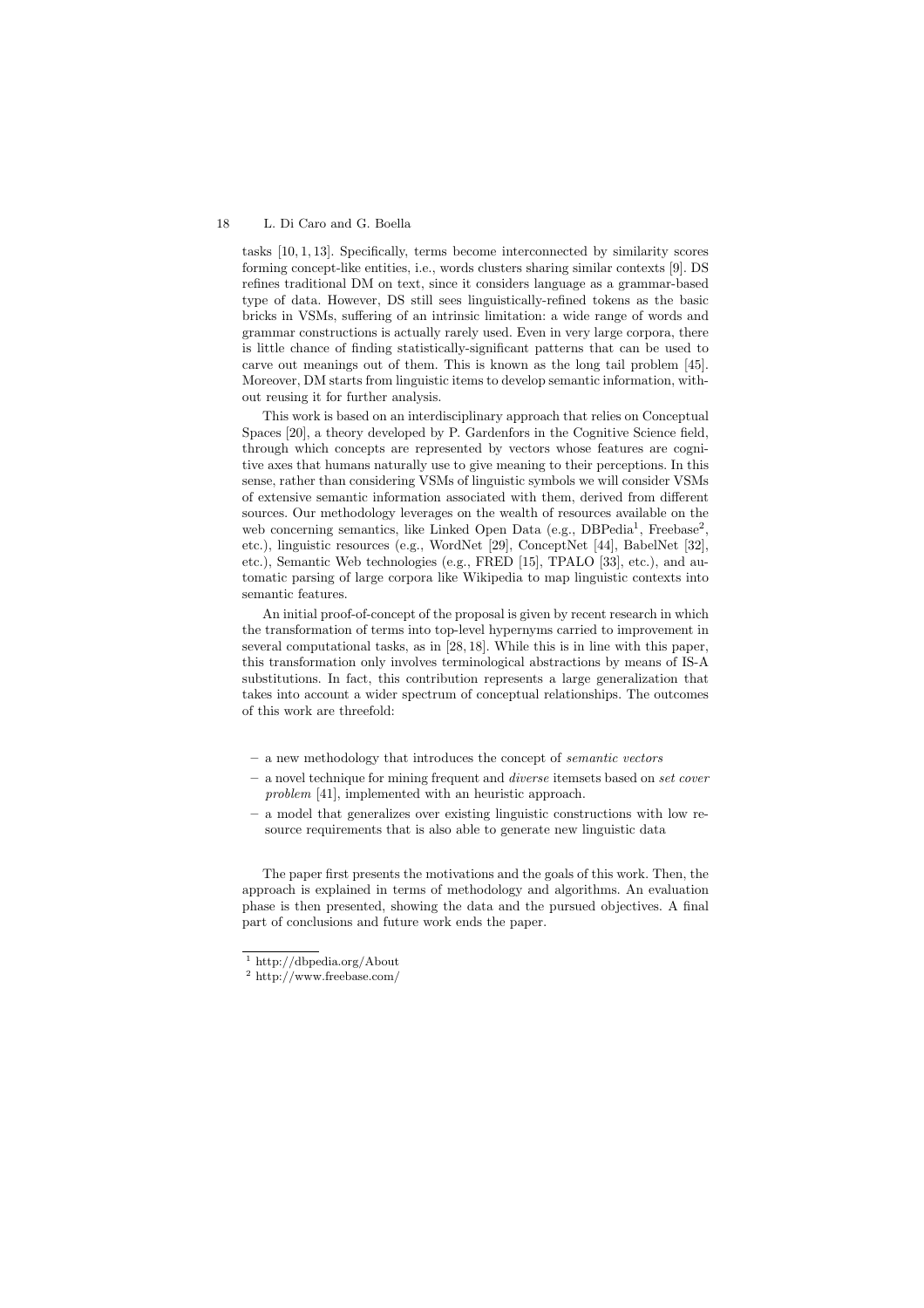# 2 Background and Related Work

In Computational Linguistics, recent advances and successful experiences of statistical distributional approaches can be found in different tasks. The IBM Watson Question Answering system<sup>3</sup> is maybe the most recent and well-known direct result. This also explains the fortunate and growing trend of available semantic resources often constructed with automatic approaches, since manual building of ontologies is not feasible on large scale. Currently, many systems actually try to automatically extract semantic knowledge from texts by means of three possible generic approaches: distributional analysis, pattern-based approaches, and Machine Learning techniques.

Nowadays, semantic information extraction is currently approached by distributional analysis of linguistic items over specific contexts [34] or by starting from seeds and patterns to build ontologies from scratch [31]. In some cases, linguistic items are substituted by super-senses (i.e., top-level hypernyms) [28]. However, such generalization should be applied taking into account a wider notion of semantic context introduced by related cognitive theories [21], that has not been addressed by current computational approaches.

Distributional Semantics  $(DS)$  is nowadays one of the frontiers<sup>4</sup> within the Computational Linguistics field [3]. DS derives from the *distributional hypothesis* introduced by Z. Harris in 1954 [23]. Vector Space Models (VSMs) [39], proposed by Gerald Salton in the seventies, are the main expression of this idea. Data Mining (DM) techniques fully leveraging on VSMs and Latent Semantic Analysis (LSA) [16] have been successfully applied on text since many decades on topic extraction-related tasks, often producing concept-like entities, i.e., words clusters sharing similar contexts [9].

Current research in DS focuses on the exploration of the different impact of parameters such as *context type* (i.e., text regions vs. linguistic items), *window* (context extension), *frequency weighting strategy* (e.g., number of occurrences, Pointwise Mutual Information, etc.), *dimensionality reduction* (e.g., Latent Semantic Analysis, Random Indexing, etc.), and *similarity measure* (e.g., Cosine similarity, Jaccard's coefficient, etc.). Then, it produces co-occurrences matrices (or tensors) that model the semantics of the tokens by means of weights distributions.

DS refines traditional DM on text, since it considers language as a grammarbased type of data instead of simple unstructured paragraphs. However, DS still sees linguistically-refined tokens (words, lemmas, part-of-speech, etc.) as the basic bricks in VSMs, suffering of an intrinsic limitation: a wide range of words and grammar constructions is actually rarely used.

On the contrary, this work concerns a radical departure from this direction, releasing the assumption made by all approaches to rely on linguistic items (either terms or more context-aware tokens). The current methodology still starts

<sup>3</sup> http://www.ibm.com/smarterplanet/us/en/ibmwatson/

<sup>4</sup> See also the ERC project COMPOSES leaded by Marco Baroni. http://clic.cimec.unitn.it/composes/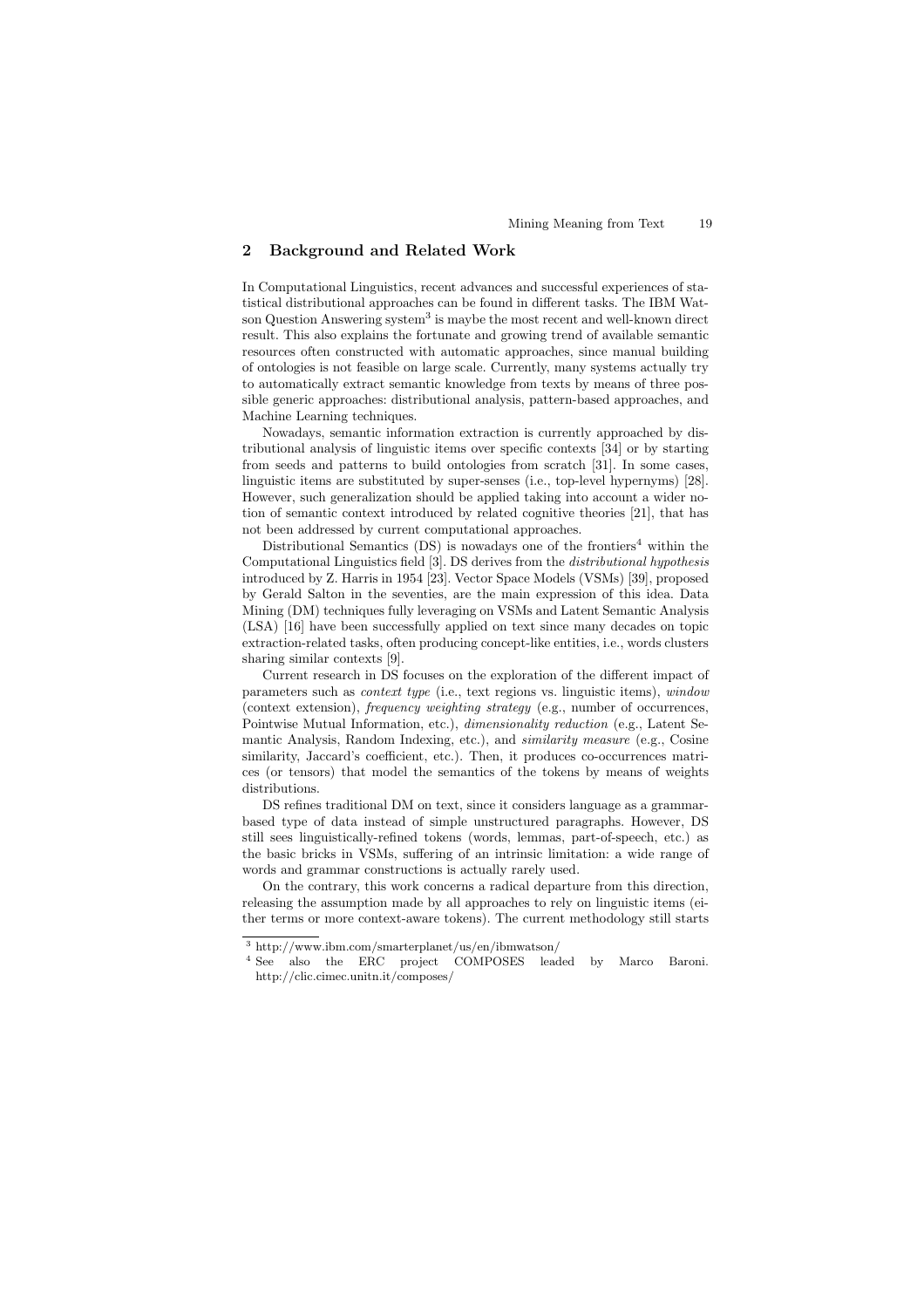from syntax and strings of text to extract semantics, while it would be more reasonable to have an automated approach which also leverages on the existing semantic resources it produces as further input. The idea at the basis of the proposed approach is to conceptually restructure the problem of DS under the light of research in Cognitive Science. The above-mentioned theory of Conceptual Spaces introduced by Peter Gardenfors is about a concept representation motivated by the notions of conceptual similarity and prototype theory [38]. A *conceptual space* is a multi-dimensional feature space where points denote objects, and regions define concepts. Its bases are composed by quality dimensions, which denote basic features in which concepts and objects can be compared, such as weight, color, taste and so on. Symbolic representations are particularly weak at modeling concept learning, which is paramount for understanding many cognitive phenomena. Concept learning is closely tied to the notion of similarity, which is also poorly served by the symbolic approach.

Taking inspiration from this vision of language, as basic bricks of DS we substitute linguistic items with a representation of their meaning in terms of sets of quality dimensions. In detail, each word can be represented by a set of semantic relationships and properties that define a specific concept by means of physical and behavioral facts. For instance, a cat has legs, claws, paws, eyes, etc. (properties); then, it usually chases mouses and it sees in the dark (behaviour); it is an animal and a feline (taxonomical information), and it can have many other relations like the places where it can be habitually found.

The Conceptual Spaces (CS) framework developed in the Cognitive Sciences field by [20] is based on a vectorial representation of concepts whose features are cognitive axes through humans naturally give meaning to their perceptions. CS is directly connectable with VSMs since it is a particular type of VSMs where features represent the conceptual level. Our approach is about injecting semantics into tokens towards a concept-level feature set. One of the most important brick in almost all Computational Linguistics tasks is the computation of similarity scores between texts at different levels: terms, sentences and discourses. As recently discussed in the literature [36], semantic similarity needs to be cross-level.

In the DS current view, the triple *subject-verb-object* extracted from the sentence "*the cat climbs a tree*" is equally seen as the triple extracted from "*the monkey climbs a tree*", since the two subjects share the same linguistic context. In this work, instead, the two situations will be differentiated and therefore more deeply understood: in the first case, it will be able to correlate the fact of having claws with the ability of climbing a tree; in the second case, this will happen for the presence of prehensile feet. This is due to the introduction of semantics within the process of distributional analysis itself. In fact, they share physical body parts with a similar kind of functionality. Since only specific semantic information are useful at a time, this new approach can also filter out nonrelevant information (for instance, the fact that both are mammals with fur and teeth does not suggest the ability to climb a tree). Nowadays, the extraction of these features can be done due to the huge availability of semantic resources.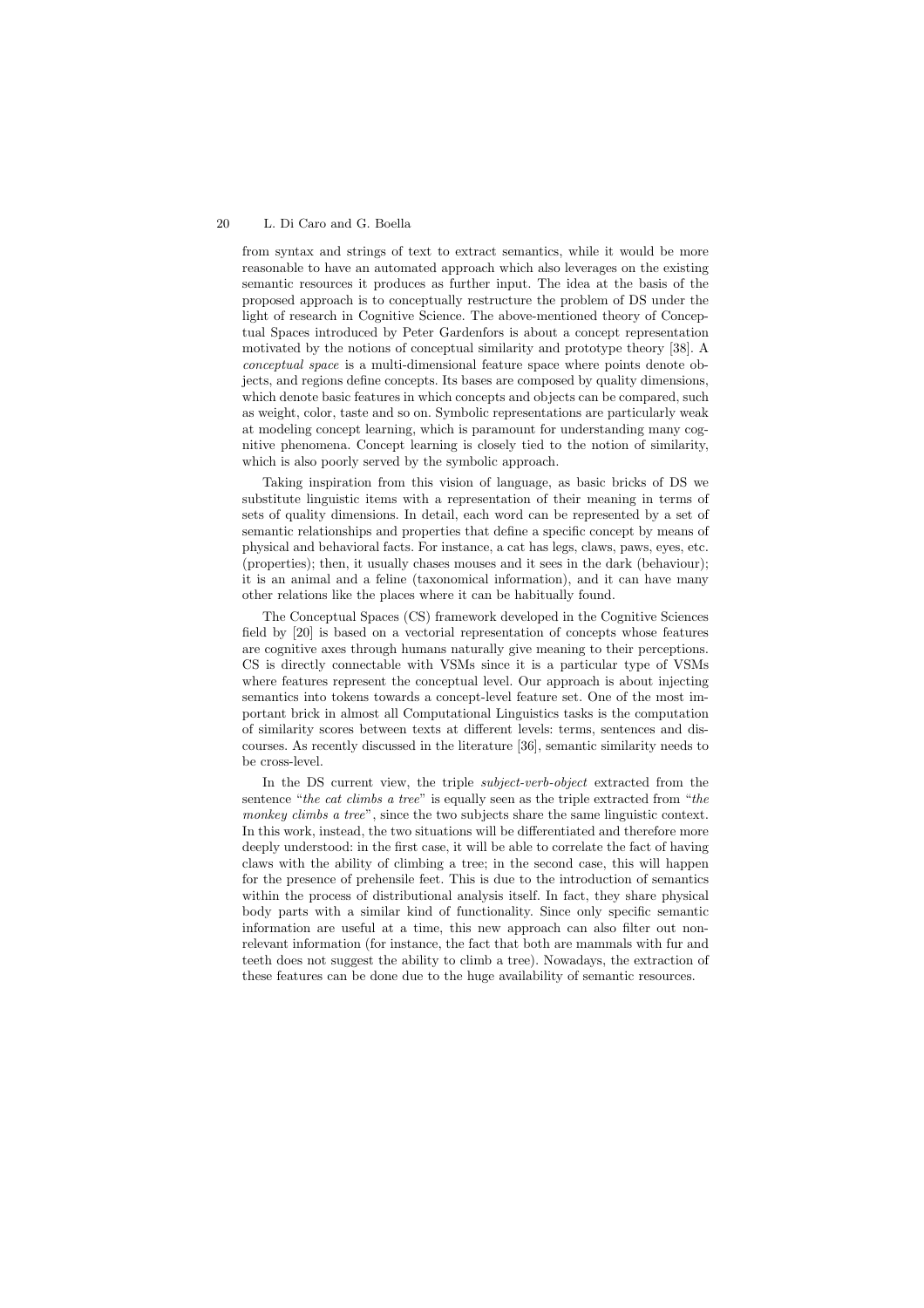Once linguistic items are replaced by semantic representations, it becomes possible to reuse the methodology itself having as input the larger basis of semantic information created by the system, thus creating a positive feedback cycle and enlarging the possibilities of the system. We call this concept as *semantic loop*, and, to the best of our knowledge, it is the first attempt to go beyond single-processing systems that connect syntax with semantics towards recursive processing of extracted semantics. For example, the action of "*seeing*" can show a correlation with the fact of having eyes. Nowadays, the link between actions and properties of subject and objects are not used while they actually provide significant information for deeper language understanding.

This paper presents an approach that also relies on the concept of *diversity*. Diversity has been taken into account mostly in Information Retrieval (IR) scenarios, where systems become aware of the need of obtaining search results that cover different aspects of the data  $[12, 11]$ . However, this concept can be also useful in different contexts like clustering  $[30]$  and recommendation  $[40]$ . In spite of this, within the Pattern Mining (PM) and Association Rules (AR) areas, to the best of our knowledge, diversity has not been faced yet. Since our system architecture needs to manage the output of these techniques with the additional goal of producing frequent patterns that are able to cover different aspects of the input, we also revisited them in this sense.

This shift in the basic bricks opens new research questions and challenges concerning Data Mining methodologies: the problem of correlating atomic linguistic items becomes to correlate sets of features, where only some of them are actually significant. Thus, the new challenges become to understand:

- which features need to be filtered out
- which features can be combined to approximate concepts (according to Conceptual Spaces)

The advantages of the proposed research direction are the following:

- the integration of semantic information within the internal steps of the current methodology can create a virtuous loop through which semantic resources can be automatically extended.
- linguistic items are fragmented into minimal conceptual information that enables statistical approaches to overcome the problem of low-frequency words occurrences. In fact, even in very large corpora, there is little chance of finding statistically-significant patterns that can be used to carve out meanings out of text. This is known as the *long tail* problem. Statistical approaches are usually not able to propagate existing information belonging to frequent data to such *long tail*. One of the aim of this proposal is to define a linguistic framework in which both rare and frequent words are fragmented into more basic facts on which reason on, avoiding low-frequency issues.
- the use of multilingual resources will have an impact on the creation of more powerful semantic resources, that will be more independent by word-to-word translations. Within the DS field, a minimal step in this direction has already been done by means of transformations of words into general concepts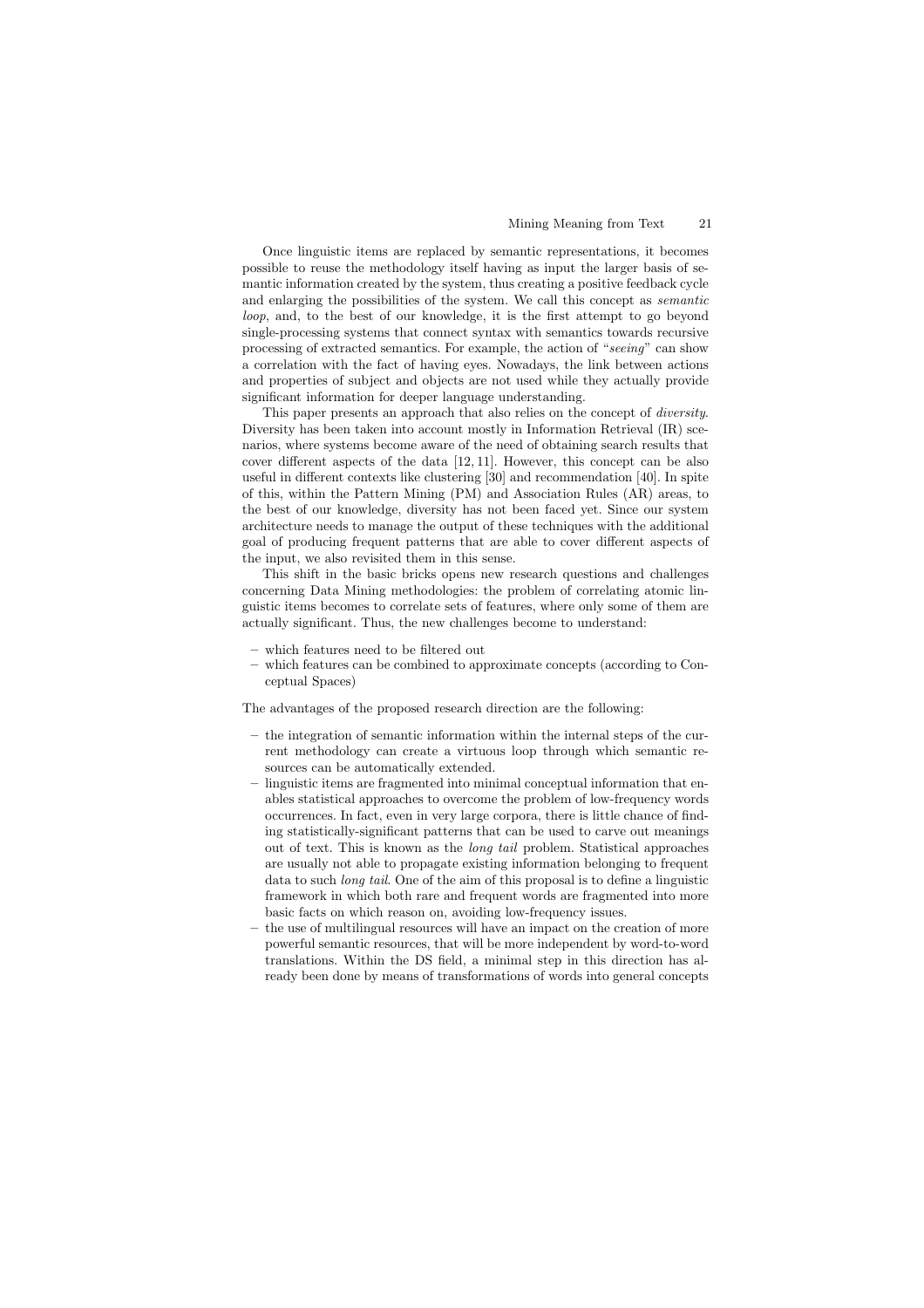or super-senses. However, this only involves terminological abstractions by means of IS-A relationship substitutions. In fact, our proposal represents a generalization of this since it considers a wider spectrum of conceptual relationships. For example, a person can assume the role of living entity, doctor or student in the context of breathing, making surgical interventions, and studying mathematics respectively. The point is that only specific properties are activated by the context at a time, so we avoid to assign fixed top-level hypernyms for all the cases. In addition to this, the simple generalization of a linguistic item does not extend the current analysis of correlations between atomic tokens.

The outcomes of such novel approach can be many:

- a new methodology that introduces the concept of *semantic loop*, i.e., iterative use of extracted semantics as input for further extension of semantic resources
- new semantic resources, created by the use of the proposed methodology
- revisitations of Data Mining techniques for dealing with a new and more complex type of data with respect to standard VSMs applied on text
- the proposed contribution can also have impact on how semantic knowledge can be re-used or inherited from data in different languages. For instance, in case there is no translation for two words in two different languages, it will be possible to leverage their semantic information to link them automatically. Only translation at concept level it will be needed (i.e., translation of the new feature space). Thus, the semantic loop can work also for alignment of different languages.

# 3 Approach

Our proposal concerns an automatic methods to build a large-scale semantic framework based on a concept-level distributional analysis of the semantics contained in plain texts. Our methodology avoids manual constructions of ontologies which is known to be unfeasible. On the contrary, the method goes towards a direct and extensive exploitation of the wealth of available resources regarding semantics. In particular, it leverages different types of knowledge that can be used to transform words (intended as lemmas or generic linguistic items, from now on) into sets of extended and fine-grained semantic information. The resulting explosion of such heterogeneous knowledge, coming from different sources and methods, create a new challenge: how to align, filter, and merge it in order to feed Vector Space models with semantics, as opposite to lexical entities.

#### 3.1 Semantic Basis

In this paper, we started focusing on ConceptNet [43], a semantic crowdsourced knowledge. In detail, the Open Mind Common Sense project developed by MIT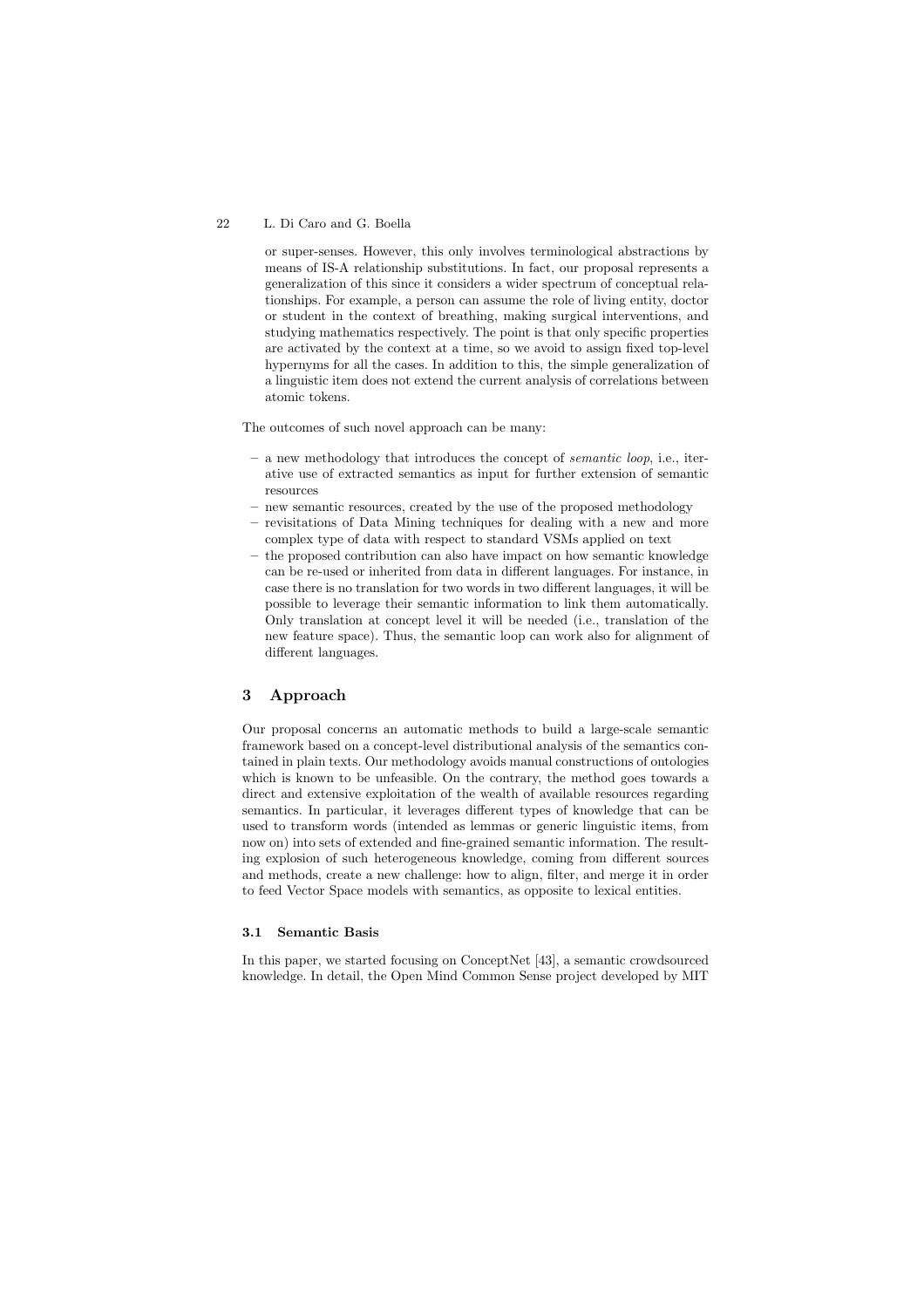collected unstructured common-sense knowledge by asking people to contribute over the Web. ConceptNet, a semantic graph created from a parsing of such knowledge, is its final outcome. In contrast with linguistic resources like WordNet [29], ConceptNet contains semantic information more related to common-sense facts. For this reason, it has a wider spectrum of semantic relationships but a much more sparse coverage due to the non-methodological approach that was used to build it. For instance, among the more unusual types of relationships (24 in total), it contains information like "*ObstructedBy*" (i.e., referring to what would prevent it from happening), "*CausesDesire*" (i.e., what does it make you want to do), and "*MotivatedByGoal*" (i.e., why would you do it). In addition, it also has classic relationships like "*is a*" and "*part of* " as in most linguistic resources. An at-a-glance view of these semantic relations is shown in Table 1.

Table 1. The relations in ConceptNet, with example sentences in English.

| Relation         | Example sentence                               |  |
|------------------|------------------------------------------------|--|
| Is A             | NP is a kind of NP.                            |  |
| LocatedNear      | You are likely to nd NP near NP.               |  |
| Use dFor         | NP is used for VP.                             |  |
| DenedAs          | NP is dened as NP.                             |  |
| HasA             | NP has NP.                                     |  |
| SymbolOf         | NP represents NP.                              |  |
| CapableOf        | NP can VP.                                     |  |
| ReceivesAction   | NP can be VP.                                  |  |
| Desires          | NP wants to VP.                                |  |
| HasPrerequisite  | NPjVP requires NPjVP.                          |  |
| CreatedBy        | You make NP by VP.                             |  |
| MotivatedByGoal  | You would VP because you want VP.              |  |
| PartOf           | NP is part of NP.                              |  |
| CausesDesire     | NP would make you want to VP.                  |  |
| Causes           | The effect of VP is NP VP.                     |  |
| MadeOf           | NP is made of NP.                              |  |
| HasFirstSubevent | The rst thing you do when you VP is NPjVP.     |  |
| HasSubevent      | One of the things you do when you VP is NPjVP. |  |
| AtLocation       | Somewhere NP can be is NP.                     |  |
| HasLastSubevent  | The last thing you do when you VP is NPjVP.    |  |
| HasProperty      | NP is AP.                                      |  |

In spite of this, the approach can work with other resources. For example, another type of knowledge that can have an high impact on our semantic integration comes from Linked Open Data (LOD). One of the most used LOD resources in Computational Linguistics is DBPedia, a dataset containing data directly extracted from Wikipedia. It contains more than 3 million concepts described by 1 billion triples, including descriptions in several languages. Other knowledge bases are UMBEL (i.e., a 20k subjects ontology derived from OpenCyc), GeoNames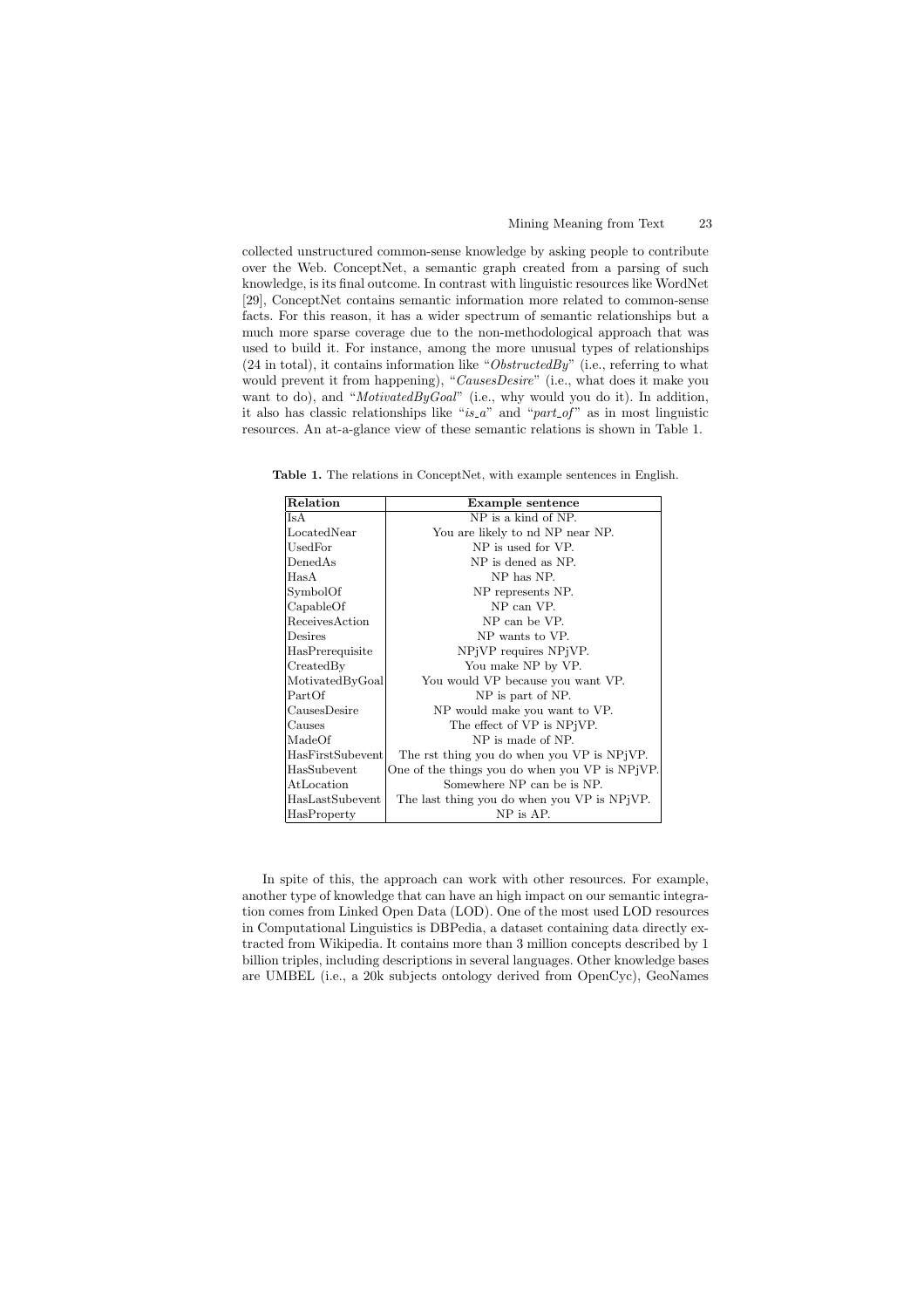(i.e., descriptions of geographical features), and several others. Then, WordNet [29] is a large lexical database of English nouns, verbs, adjectives and adverbs that can further extend the semantic basis. All the words are therein grouped into sets of synonyms (also called synsets), each expressing a distinct concept. WordNet contains also a set of relationships that link the synsets. To make some examples, synsets can be used to extrapolate "*same as*" properties from synonyms, then hypernyms can be mapped into "*is\_a*" taxonomical information, while meronyms can be seen as "*part\_of*" features.

#### 3.2 Data for Distributional Analysis

In order to experiment the validity of the approach, we had the need of computing a distributional model starting from a large collection of texts. However, instead of parsing corpora from scratch, we used a dataset of *subject-verb-object*  $(SVO)$  triples generated as part of the NELL project<sup>5</sup>. This dataset contains a set of 604 million triples extracted from the entire dependency-parsed corpus *ClueWeb09* (about 230 billion tokens)<sup>6</sup>. The dataset also provides the frequency of each triple in the parsed corpus. We integrated a Named Entity Recognition module to transform proper names into generic semantic classes, like people and organizations<sup>7</sup>.

#### 3.3 Algorithm

In this section, we explain the details of the approach. In particular, the algorithm is composed by three different phases:  $(1)$  the data pre-processing step with the generation of two transactional databases (transactions of items, as in the fields of Frequent Itemset Mining and Association Rules [6]) that we also call *semantic vectors*; (2) the extraction of frequent, closed, and *diverse* itemsets (we will briefly introduce the meaning of all these names in the next paragraphs); and finally (3) the creation of *semantic verb models*, that generalize and automatically induce *senses* from entire linguistic constructions at sentence-level.

Transactional Databases Generation The first step of the algorithm regards the generation of the *semantic vectors*, i.e., vectors whose features represent conceptual and semantic facts rather than document- or context-occurrences. Since the aim of the system is to capture senses from data, we start from the root of the meaning, that is the verb. So, for a specific input verb  $v$ , we parse all the SVO triples in the datasets that have a frequency higher than a set threshold<sup>8</sup>, and we only take those who are morphological variations of  $v$ . Then, for each one of these triples, we query ConceptNet with the subject-term and

<sup>5</sup> http://rtw.ml.cmu.edu/resources/svo/

<sup>6</sup> http://lemurproject.org/clueweb09/

 $^7$  We used the Stanford NLP toolkit available at http://www-nlp.stanford.edu/.

<sup>8</sup> In our experiments we considered SVO triples that occur at least 100 times in the whole ClueWeb09 corpus, in order to remove noisy data.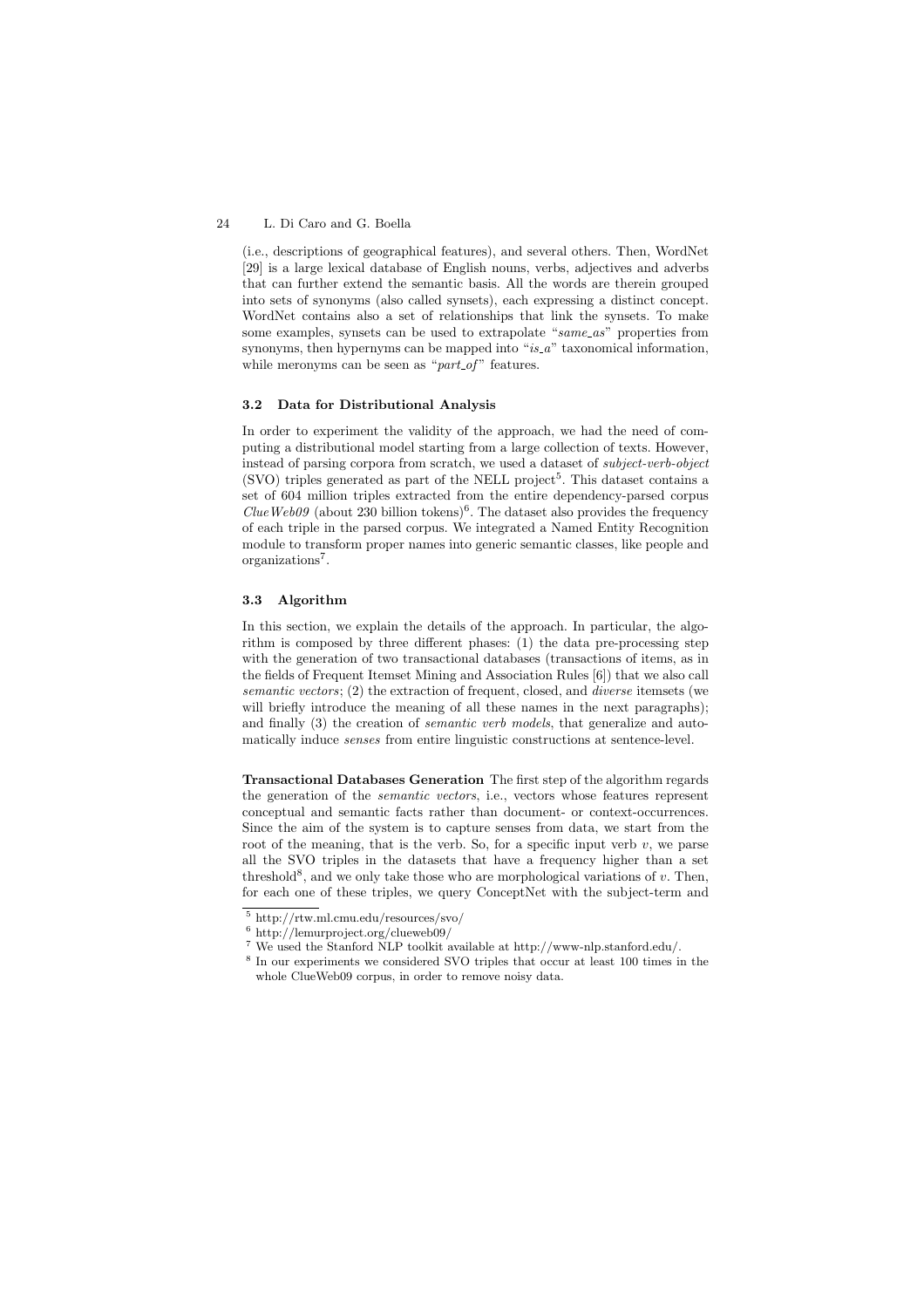the object-term, retrieving all their semantic information that will later build the new semantic space. Table 2 shows an example of the information collected in this phase.

Table 2. An example of subject- and object-terms semantic transformation for one triple of the verb "*to learn*" (*student-learns-math*). This represents one row of the two transactional databases.

|         | Subject-term Subject semantic features              |                 | Object-term Object semantic features |
|---------|-----------------------------------------------------|-----------------|--------------------------------------|
| student | $ CapableOf$ -study, $AtLocal$                      | $\mathbf{math}$ | $ IsA\text{-subject}, HasProperty- $ |
|         | $\{tion-at\_school, \quad \text{IsA-person.}\}\$    |                 | useful_in_business, UsedFor-         |
|         | $ Desires$ -learn, $PartOf$ -class,                 |                 | model_physical_world,<br>$Re-$       |
|         | $\langle CapableOf\text{-read-book}, \dots \rangle$ |                 | ceivesAction-teach_in_class,         |
|         |                                                     |                 | $\cdots$                             |

Then, we associate each semantic information to a unique *id* and construct two transactional databases: one for the semantic information of the subjects, and one for the objects. An example of result of the first phase is shown in Table 3.

Table 3. An example of the two transactional databases created for the verb "to learn" and the ID-label association table.



Diverse Itemsets Mining Once the transactional databases are built for a specific verb "v", we use techniques belonging to the field of Frequent Itemset Mining to extract *frequent patterns*, i.e, semantic features that frequently cooccur in our transactional databases.

The description of the problem is the following: let  $I = i_1, i_2, ..., i_n$  be a set of *items* (i.e., our semantic features) and *D* be a multiset of transactions, where each transaction *t* is a set of items such that  $t \subseteq I$ . For any  $X \subseteq I$ , we say that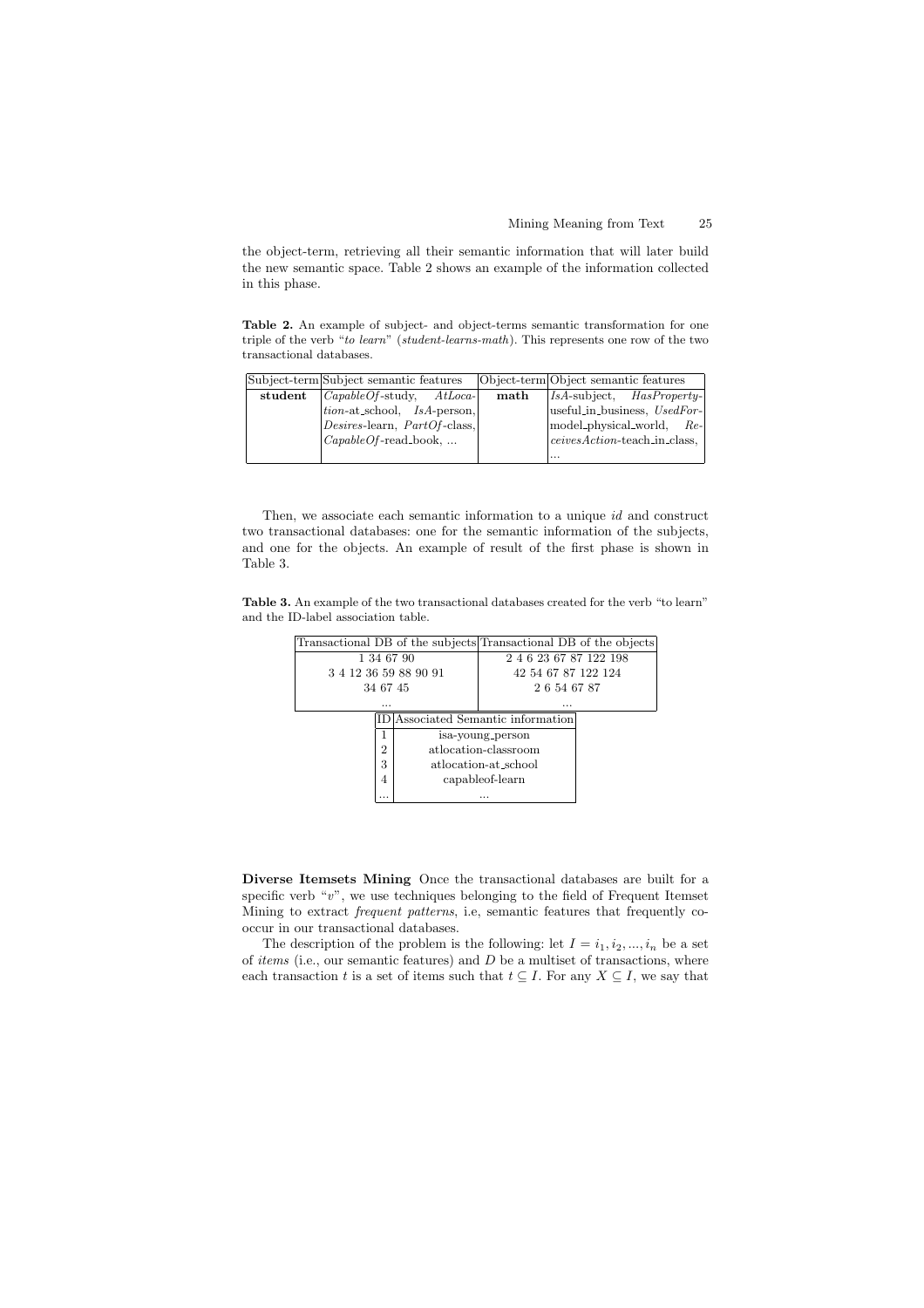a transaction *t* contains *X* if  $X \subseteq t$ . The set *X* is called *itemset*. The set of all  $X \subseteq I$  (the powerset of I) naturally forms an itemset *lattice*. The count of an itemset *X* is the number of transactions in *D* that contain *X*. The *support* of an itemset *X* is the proportion of transactions in *D* that contain *X*.

An itemset *X* is called *frequent* if its support is greater than or equal to some given percentage threshold *s*, where *s* is called *minimum support*.

When the database contains a significant number of large frequent itemsets, mining all of them can be very expensive, since the space of itemsets to generate can be huge. However, if any subset of a frequent itemset is frequent, it can be sufficient to discover only all the maximal frequent itemsets (MFIs). A frequent itemset *X* is called maximal if there does not exist a frequent itemset *Y* such that  $X \subseteq Y$ . Mining frequent itemsets can thus be reduced to mining a "border" in the itemset lattice. All itemsets above the border are infrequent and those that are below the border are all frequent. Another type of frequent itemset, called *closed frequent itemset* (CFI), was proposed in [35]. A frequent itemset *X* is *closed* if none of its proper supersets have the same support.

In our experimentation, we used the library called SPMF for finding closed frequent itemsets<sup>9</sup>, applying the CHARM algorithm [46]. This is done for both the transactional databases (subject and object databases associated to the verb  $(v')$ . Since our aim is to capture all the linguistic *senses*, i.e., the different meanings connectable to the use of a specific verb, we also need to obtain itemsets that cover all the items that are found in frequent itemsets. In other words, we want to extract *diverse itemsets*, i.e., a minimal set of frequent and closed itemsets that cover all the frequent items. The concept of *diversity* has been mostly used in Information Retrieval tasks, and to the best of our knowledge there is no attempt in capturing "kind of" diverse itemsets in the current literature.

In order to produce these novel types of frequent itemsets, we viewed the problem as a *set cover problem* [41], implementing an heuristic-based approach to face it. Given a set of elements  $U = i_1, i_2, ..., i_m$  (called the universe) and a set *S* of *n* sets whose union equals the universe, the set cover problem is to identify the smallest subset of *S* whose union equals the universe. The only parameter of the algorithm is the percentage of diversity *div* that the candidate itemsets must have with respect to the ones already selected. The main cycle of the algorithm is then over the closed itemsets, starting from the ones with the highest cardinality (i.e., the ones that cover most of the items). For each candidate itemset, if its current percentage of diversity overtakes *div*, it is added to the result set. In our experiments, we set its initial value to 0*.*5 (candidate itemsets must have a half of their items that are not already present in the selected itemsets). In case the insertion phase ends without having covered all the items that are contained in the input closed itemsets, the value decreases of a certain factor *alpha* (set to 0.1, in our experiments). This way, the algorithm assures its termination.

Verb Model Construction In the final phase, once obtained the frequent and diverse itemsets for both the two transactional databases, we connect all the

<sup>9</sup> http://www.philippe-fournier-viger.com/spmf/index.php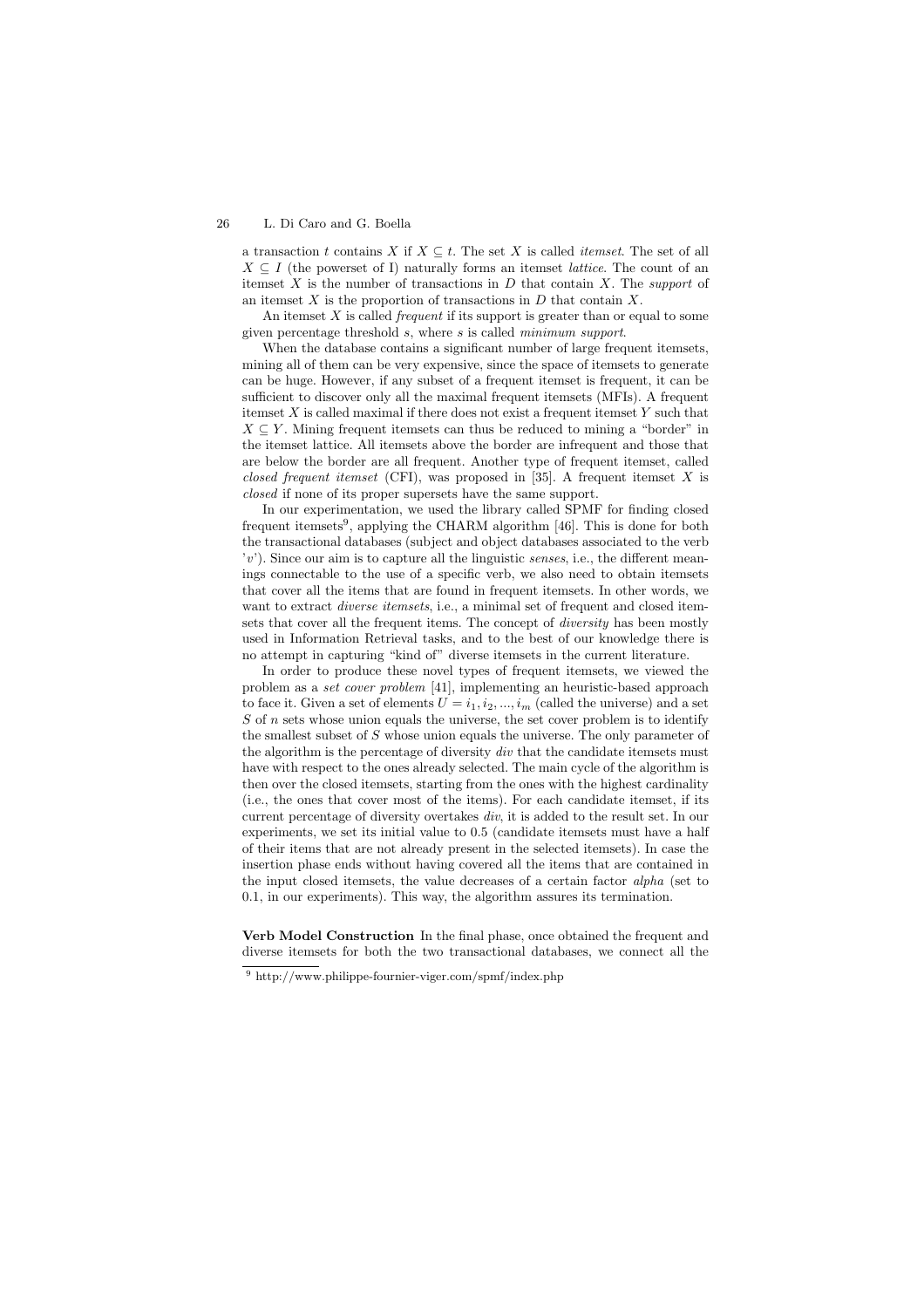subject-itemsets with all the object-itemsets, weighting the connection according to the their co-occurrences in the same triples of the original dataset.

The *semantic verb model* constructed for a specific verb "*v*" is thus a set of weighted connections between *frequent and diverse* semantic features belonging to the subjects of "*v*" and *frequent and diverse* semantic features of the objects of "*v*". On the one hand, this is a way to summarize the semantics suggested by the verb. On the other hand, it is also a result that can be used to generate new data by querying existing semantic resources with such semantic subjectand object-itemsets. Still, this can be done without looking for words similar to frequent subjects and objects, but by finding new subjects and objects that, even if not similar in general, have certain semantic information that fill a specific context.

The resulting models are automatically calculated, and they are very concise, since in all the large and sparse semantic space only few features are relevant to certain meanings (headed by the verb). This is also in line with what stated in [26] where the authors claimed that semantics is actually structured by lowdimensionality spaces that are covered up in high-dimensional standard vector spaces.

# 4 Experiments and Results

In this section we present the result of the approach on different cases. In particular, we extracted all the triples in the dataset containing different verbs like *to play*, *to eat*, *to sing*, and so forth. Then, for each of these verbs we executed the algorithm and extracted the models, i.e., sets of weighted pairs of *diverse* subject- and object-itemsets. Table 4 shows some examples of the automatically extracted semantic information.

In the experiments, we wanted to evaluate the quality of the constructed models and their ability to generalize over the input data also taking into account their size in comparison with classic word-based vector spaces.

On the one hand, the approach is able to model the meanings expressed by complete verbal phrases with minimal resource requirements, as shown in Figure 1. In fact, starting from hundreds of verbal instances, the method produces itemsets with a feature space much smaller then common word spaces in which words and chunks are represented by vector spaces of the order of thousands of features. For instance, in the presented example, with a minimum support of 0*.*05 (i.e., 5%), the resulting model is constituted by 4 diverse itemsets for the objects and 24 for the subjects, with an average itemset cardinality of 18*.*5 and 12*.*6 respectively, covering more than 50% of the semantic features of all the input triples.

On the other hand, we calculated the *coverage* of the extracted models, that is the percentage of triples *subject-verb-object* in the input data in which at least one item is included in the extracted diverse itemsets. These results are shown in Figure 2. Notice that the coverage of the diverse itemsets is always equals to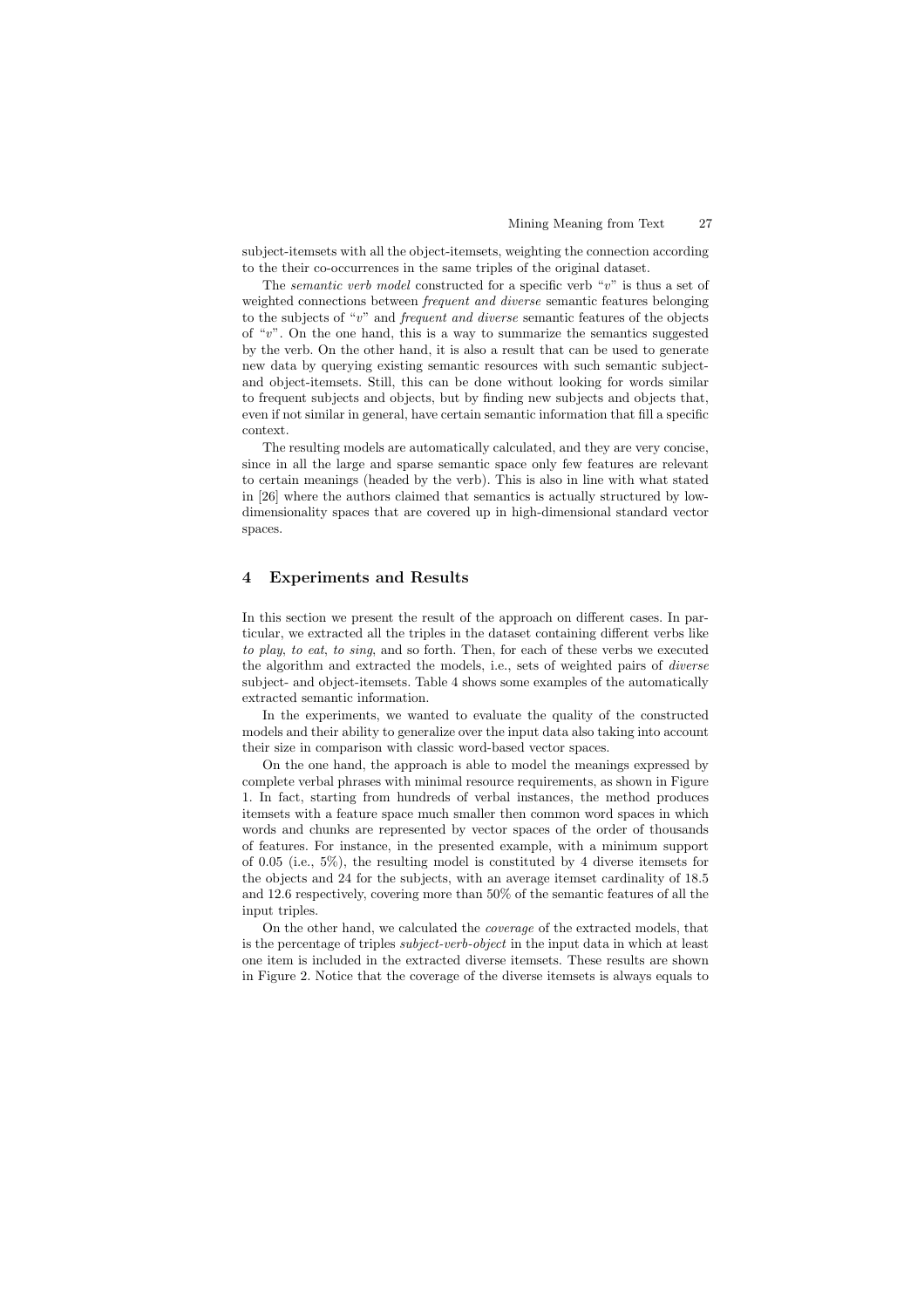Table 4. Examples of the main semantic information that are automatically induced for subjects and objects, tested on various verbs.

| Verb   | Subject semantic features                                                  | Object semantic features                                                                                                     |
|--------|----------------------------------------------------------------------------|------------------------------------------------------------------------------------------------------------------------------|
| to pay | $ isa$ -person                                                             | $related to$ -money                                                                                                          |
|        |                                                                            | <b>to read</b> is a-person <i>notcapable of</i> -fly <i>desires</i> - used for-read <i>atlocation</i> -library at lo-        |
|        | clothe <i>capableof</i> -think <i>capableof</i> - <i>cation</i> -newspaper |                                                                                                                              |
|        | capableof-talk_to_each_other<br>love                                       |                                                                                                                              |
|        | <i>desires-privacy partof-society</i>                                      |                                                                                                                              |
|        | capableof-voice_opinion hasa-name                                          |                                                                                                                              |
|        | to visit $ isa$ -person                                                    | <i>atlocation-city</i><br>aTlocation-                                                                                        |
|        |                                                                            | museum <i>partof</i> -web_site<br>$used-$                                                                                    |
|        |                                                                            | for-entertainment                                                                                                            |
|        |                                                                            | to eat <i>isa-mammal capableOf-fear_death atlocation-oven usedfor-eat atloca-</i>                                            |
|        |                                                                            | $capableOf\text{-}cook\text{-}dimner \quad capableOf\text{-}lion\text{-}store \; has property\text{-}delicious \;at\text{-}$ |
|        | run                                                                        | $capableOf$ -eat $capableOf$ - $ location$ -tree isa-food atlocation-                                                        |
|        | pay_bill <i>atLocation</i> -earth                                          | restaurant                                                                                                                   |
|        |                                                                            | <b>to play</b> notcapable of fly is a-mammal ca- at location-movie the ater has prop-                                        |
|        |                                                                            | pable of-think atlocation-earth erty-fun atlocation-theatre is a-                                                            |
|        |                                                                            | desires-laugh capable of-hear_noise story used for-entertainment                                                             |
|        |                                                                            | capableof-experience_joy partof- hasproperty-entertain capableof-                                                            |
|        | society                                                                    | tell_story usedfor-learn                                                                                                     |
|        | <b>to sing</b> <i>isa-person capable of -think capa- part of -album</i>    | usedfor-                                                                                                                     |
|        | bleof-love atLocation-earth                                                | pleasure_yourself<br>atloca-                                                                                                 |
|        |                                                                            | $\label{thm:non-record} tion-record \hspace{1cm} used for \text{-}have\_fun$                                                 |
|        |                                                                            | hasproperty-melodic usedfor-                                                                                                 |
|        |                                                                            | express_feel_and_emotion<br>$is a-$                                                                                          |
|        |                                                                            | composition of music creat-                                                                                                  |
|        |                                                                            | edby-composer atlocation-on_cd                                                                                               |
|        |                                                                            | <i>usedfor</i> -entertainment                                                                                                |

the coverage of the closed itemsets, even if the formers are less than (or equal to) the latters.

To the best of our knowledge, this is the first attempt to model entire linguistic constructions *subject-verb-object* in terms of *senses* at sentence-level automatically carved out from the data by deeply analyzing co-occurrent fine-grained semantic information instead of lexical and syntactic chunks. We think that further efforts on this direction can importantly change the vision and the horizon of current Natural Language Understanding goals as well as the management of large collections of textual data with concise, generative, and semantics-based models.

# 5 Conclusions

This contribution represents a first effort to pass from standard word-vectors to *semantic vectors*. This causes the raise of new challenges, like the alignment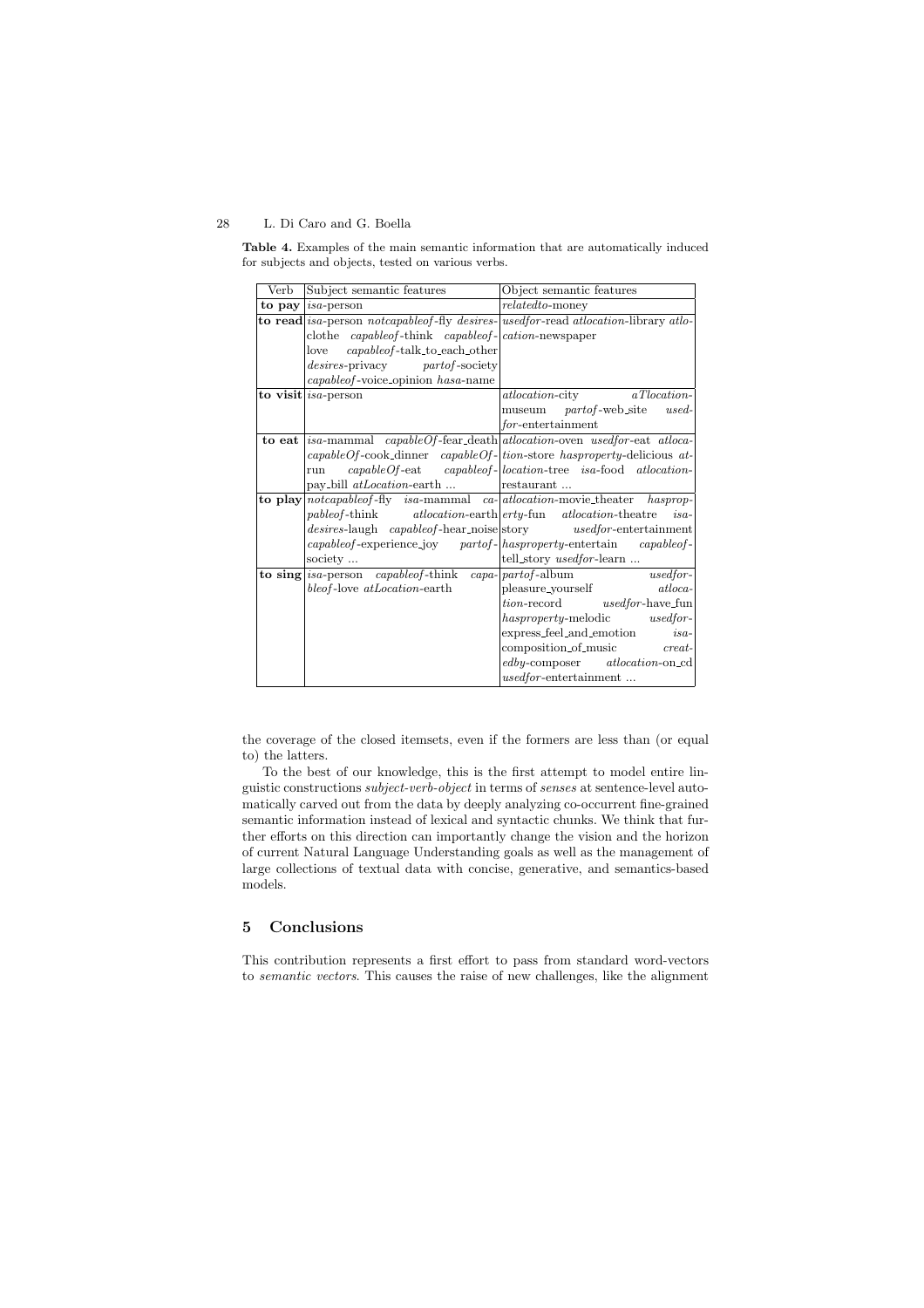Mining Meaning from Text 29



Fig. 1. Size of closed (blue line) and diverse (red line) itemsets w.r.t. minimum support, and average number of itemset cardinality (green line). The plot on the left (a) is for the subjects of the example verb "*to sing*", while the plot on the right (b) is for its direct objects.



Fig. 2. Coverage w.r.t. minimum support. The plot on the left (a) is for the subjects of the example verb "*to sing*", while the plot on the right (b) is for its direct objects.

and the filtering of heterogeneous semantic information. Still, such shift in the basic bricks also concerns Data Mining techniques, since the problem of correlating linguistic items becomes to correlate sets of semantic features, where only some of them are actually significant. In this paper, we presented an approach that connect Natural Language Processing techniques (Lexico-syntactic analysis, syntactic parsing<sup>10</sup> and Named Entity Recognition) with Pattern Mining approaches like Frequent Itemset Mining and the cover set problem.

To produce *semantic vectors*, we started by using ConceptNet, one of the largest semantic resource currently available. In spite of this, in future work we will also come back to lexico-syntactic parsing of large corpora like Wikipedia for the extraction of further semantic information directly from text.

The impact of this new research direction can be extremely high. The main question this proposal wants to engender is the following: what if computational systems can directly reason on semantics instead of syntax? Future NLP

<sup>10</sup> We refer here to the used *subject-verb-object* input structures.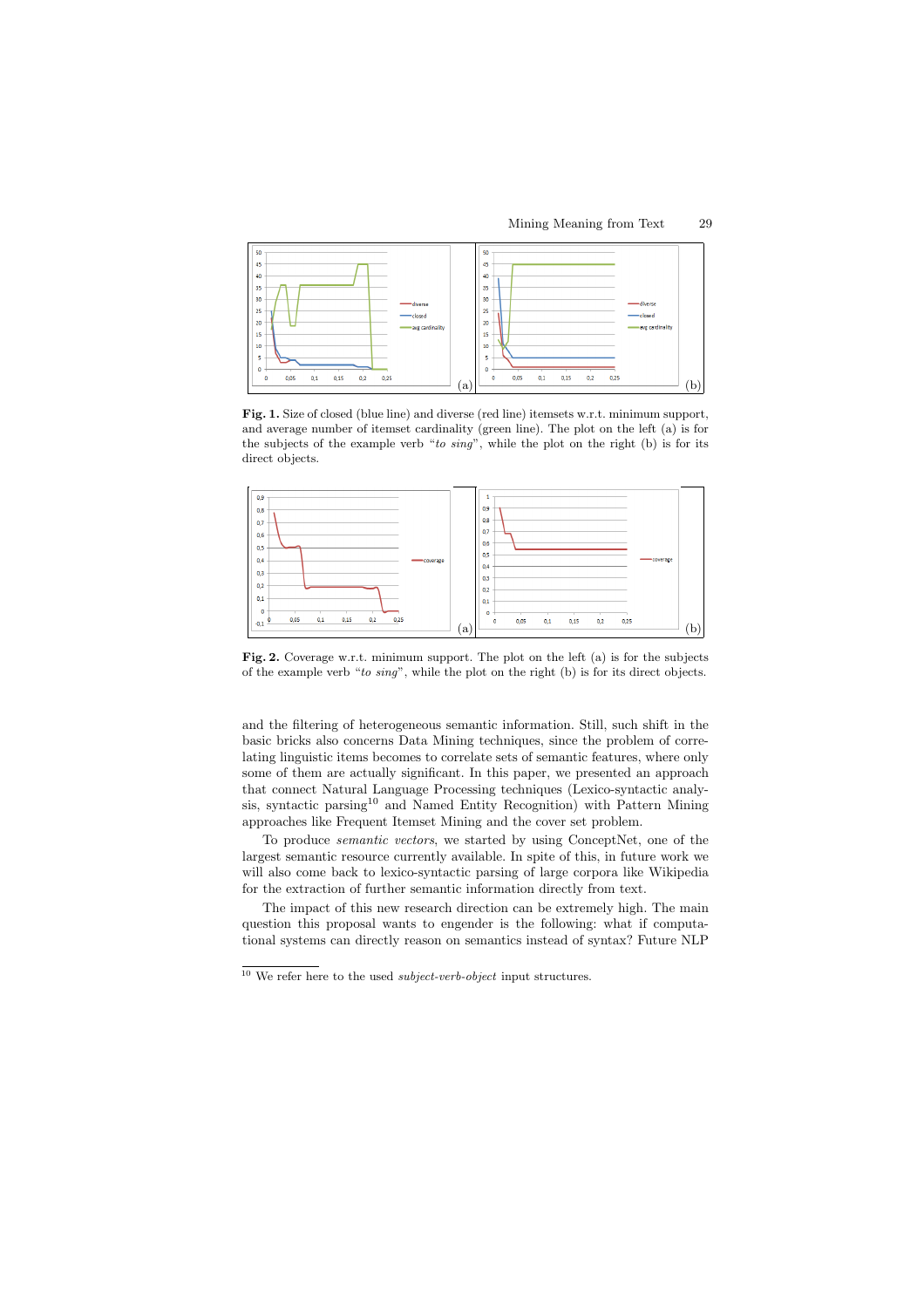technologies could move away from language through more complex meaning understanding, also dealing with unseen and low-frequency words.

By reducing commonly-huge vector spaces based on linguistic items into synthetic conceptual matrices, we also attack the Big Data problem for textual databases. For example, if we think at the term "*color*", a linguistic-based vectorial representation would contain hundreds of terms that usually co-occur with it, such as "*pastel*", "*dark*", "*light*", "*red*", "*brilliant*", and so forth. In Wikipedia, for instance, we found more than 500 adjectival lemmas that co-occur with this term. On the other hand, the concept of "color" can be potentially represented by few dimensions. For instance, the HSV scheme uses only three dimensions: brightness, hue, and saturation.

We evaluated the approach by its ability to reduce the space and generalize over the input data. In future work, we will also measure the approach on tasks like Ontology Learning and Question Answering. This paper also introduces a the concept of *semantic loop*, i.e., the recursive use of extracted semantics as input for further extensions. The use of this methodology can create new and extended semantic resources.

Finally, we will leverage techniques for data compression like Multi Dimensional Scaling (MDS) [27], Principal Component Analysis (PCA) [25] and tensors decompositions to actually transform combinations of properties into reducedspaces capturing the more significant part of the data (due to their ability to approximate information while preserving the maximum level of their expressivity). Cognitive psychology has deeply used such techniques in a wide variety of applications where the explanation of cognitive processes can be derived directly from them.

# References

- 1. Alvanaki, F., Sebastian, M., Ramamritham, K., Weikum, G.: Enblogue: emergent topic detection in web 2.0 streams. In: Proceedings of the 2011 ACM SIGMOD International Conference on Management of data. pp. 1271–1274. ACM (2011)
- 2. Baroni, M.: Composition in distributional semantics. Language and Linguistics Compass 7(10), 511–522 (2013)
- 3. Baroni, M., Bernardi, R., Zamparelli, R.: Frege in space: A program for compositional distributional semantics. Submitted, draft at http://clic. cimec. unitn. it/composes (2013)
- 4. Baroni, M., Lenci, A.: Distributional memory: A general framework for corpusbased semantics. Computational Linguistics 36(4), 673–721 (2010)
- 5. Biemann, C.: Ontology learning from text: A survey of methods. In: LDV forum. vol. 20, pp. 75–93 (2005)
- 6. Borgelt, C.: Frequent item set mining. Wiley Interdisciplinary Reviews: Data Mining and Knowledge Discovery 2(6), 437–456 (2012)
- 7. Buitelaar, P., Cimiano, P., Magnini, B.: Ontology learning from text: An overview. Ontology learning from text: Methods, evaluation and applications 123, 3–12 (2005)
- 8. Cabrera, J.M., Escalante, H.J., Montes-y Gómez, M.: Distributional term representations for short-text categorization. In: Computational Linguistics and Intelligent Text Processing, pp. 335–346. Springer (2013)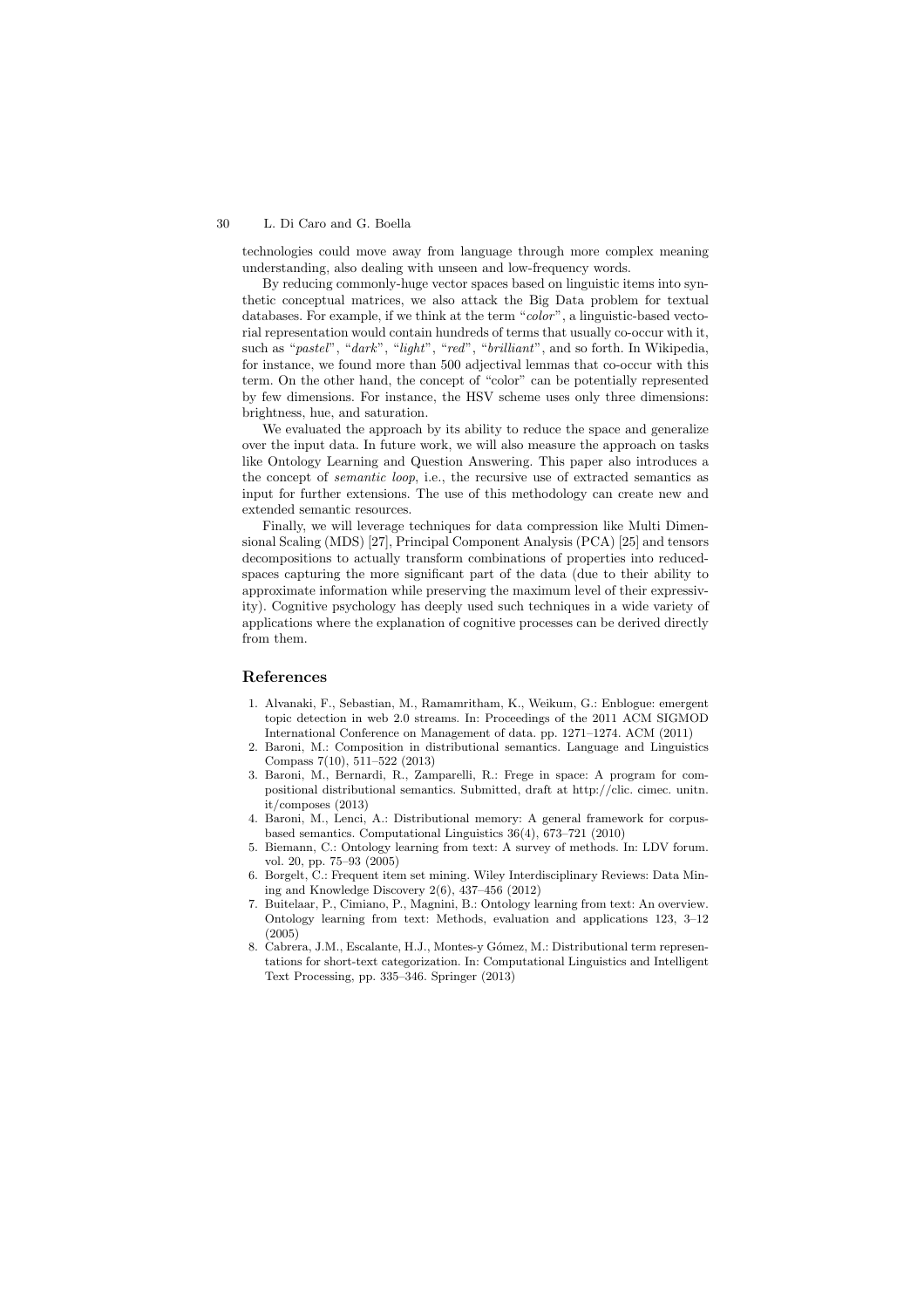- 9. Candan, K., Di Caro, L., Sapino, M.: Creating tag hierarchies for effective navigation in social media. In: Proceedings of the 2008 ACM workshop on Search in social media. pp. 75–82. ACM (2008)
- 10. Cataldi, M., Di Caro, L., Schifanella, C.: Emerging topic detection on twitter based on temporal and social terms evaluation. In: Proceedings of the Tenth International Workshop on Multimedia Data Mining. p. 4. ACM (2010)
- 11. Cataldi, M., Di Caro, L., Schifanella, C.: Immex: Immersive text documents exploration system. In: Content-Based Multimedia Indexing (CBMI), 2011 9th International Workshop on. pp. 1–6. IEEE (2011)
- 12. Cataldi, M., Schifanella, C., Candan, K.S., Sapino, M.L., Di Caro, L.: Cosena: a context-based search and navigation system. In: Proceedings of the International Conference on Management of Emergent Digital EcoSystems. p. 33. ACM (2009)
- 13. Chen, Y., Amiri, H., Li, Z., Chua, T.S.: Emerging topic detection for organizations from microblogs. In: Proceedings of the 36th international ACM SIGIR conference on Research and development in information retrieval. pp. 43–52. ACM (2013)
- 14. Croce, D., Storch, V., Annesi, P., Basili, R.: Distributional compositional semantics and text similarity. In: Semantic Computing (ICSC), 2012 IEEE Sixth International Conference on. pp. 242–249. IEEE (2012)
- 15. Draicchio, F., Gangemi, A., Presutti, V., Nuzzolese, A.G.: Fred: From natural language text to rdf and owl in one click. In: The Semantic Web: ESWC 2013 Satellite Events, pp. 263–267. Springer (2013)
- 16. Dumais, S.T.: Latent semantic analysis. Annual review of information science and technology 38(1), 188–230 (2004)
- 17. Ferraresi, A., Zanchetta, E., Baroni, M., Bernardini, S.: Introducing and evaluating ukwac, a very large web-derived corpus of english. In: Proceedings of the 4th Web as Corpus Workshop (WAC-4) Can we beat Google. pp. 47–54 (2008)
- 18. Flati, T., Navigli, R.: Spred: Large-scale harvesting of semantic predicates. In: Proceedings of 51st Annual Meeting of the Association for Computational Linguistics, Sofia, Bulgaria (2013)
- 19. Fortuna, B., Mladenič, D., Grobelnik, M.: Semi-automatic construction of topic ontologies. Semantics, Web and Mining pp. 121–131 (2006)
- 20. Gärdenfors, P.: Conceptual spaces: The geometry of thought. MIT press (2004)
- 21. Gibson, J.: The concept of affordances. Perceiving, acting, and knowing pp. 67–82 (1977)
- 22. Grefenstette, E., Sadrzadeh, M.: Experimental support for a categorical compositional distributional model of meaning. In: Proceedings of the Conference on Empirical Methods in Natural Language Processing. pp. 1394–1404. Association for Computational Linguistics (2011)
- 23. Harris, Z.: Distributional structure. Word 10(23), 146–162 (1954)
- 24. Hearst, M.: Automatic acquisition of hyponyms from large text corpora. In: Proceedings of the 14th conference on Computational linguistics-Volume 2. pp. 539– 545. Association for Computational Linguistics (1992)
- 25. Jolliffe, I.: Principal component analysis. Wiley Online Library (2005)
- 26. Karlgren, J., Holst, A., Sahlgren, M.: Filaments of meaning in word space. In: Advances in Information Retrieval, pp. 531–538. Springer (2008)
- 27. Kruskal, J.B., Wish, M.: Multidimensional scaling, vol. 11. Sage (1978)
- Lenci, A.: Carving verb classes from corpora. Word Classes. A cura di Raffaele Simone e Francesca Masini. Amsterdam-Philadelphia: John Benjamins p. 7 (2010)
- 29. Miller, G.A.: Wordnet: a lexical database for english. Communications of the ACM 38(11), 39–41 (1995)